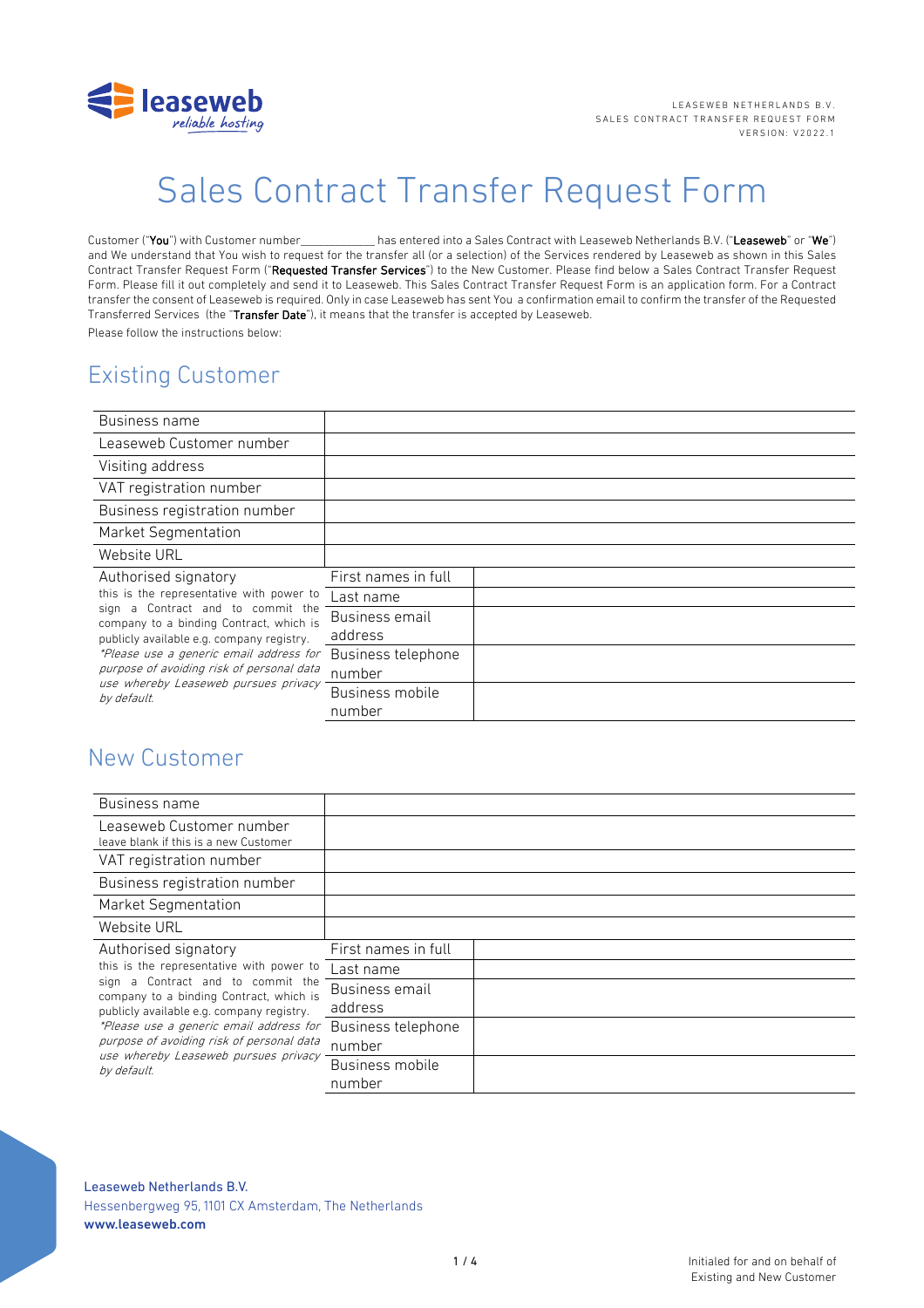

# New Customer

Visiting address Address **Zipcode** City **Country** Postal address Address Zipcode **City** Country Billing address Address Zipcode **City** Country

| Primary contact person<br>(if not the same as authorized<br>signatory) | First names in full |  |
|------------------------------------------------------------------------|---------------------|--|
|                                                                        | Last name           |  |
|                                                                        | Business email      |  |
|                                                                        | address             |  |
|                                                                        | Business telephone  |  |
|                                                                        | number              |  |
|                                                                        | Business mobile     |  |
|                                                                        | number              |  |
| Technical department contact                                           | Business email      |  |
|                                                                        | address             |  |
|                                                                        | Business telephone  |  |
|                                                                        | number              |  |
| Financial department contact                                           | Business email      |  |
|                                                                        | address             |  |
|                                                                        | Business telephone  |  |
|                                                                        | number              |  |

# Requested Transfer Services:



YES, requested transfer for all Services

NO, requested transfer for the following Services: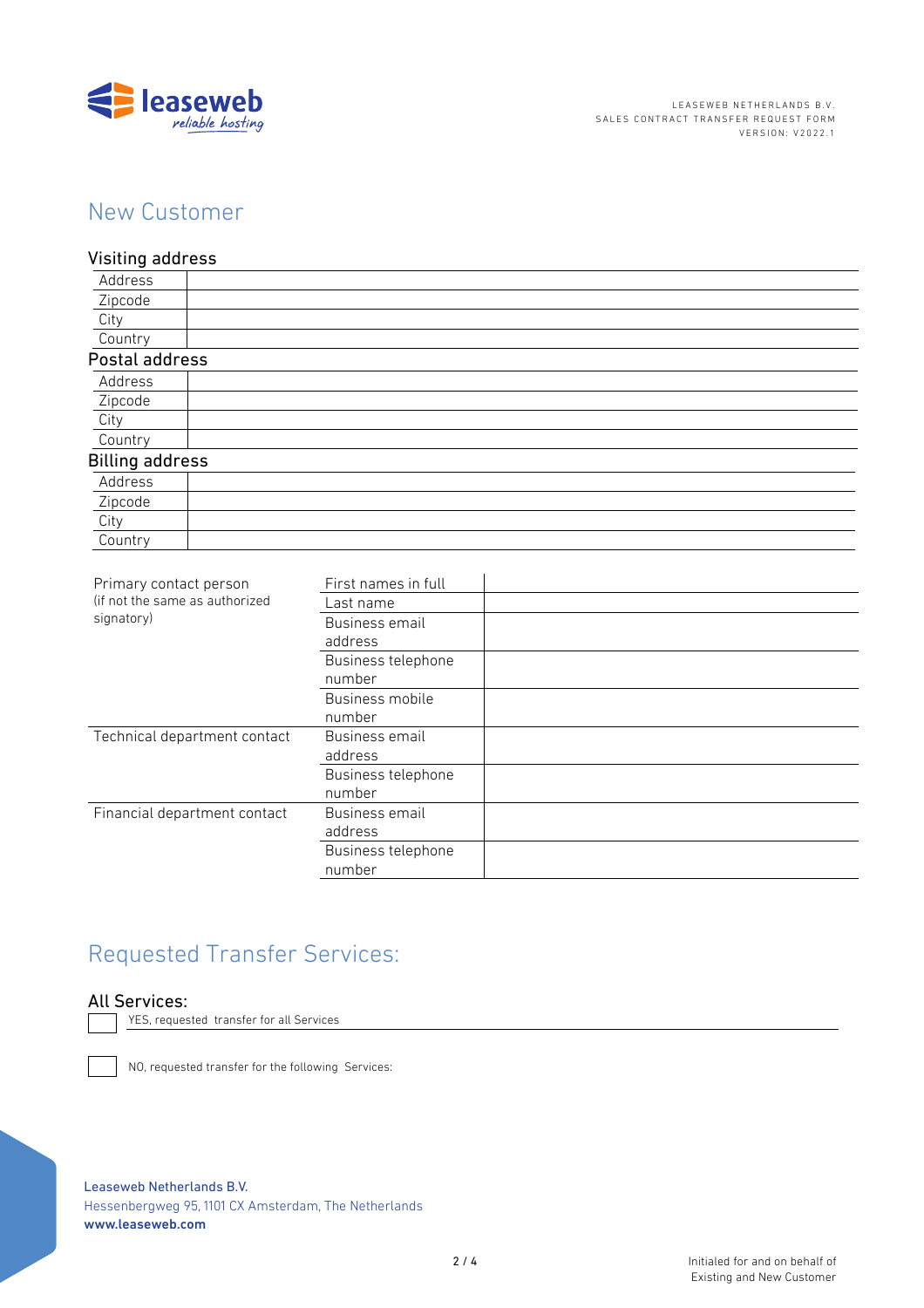

# Requested Transfer Services (specify Service(s) ID's):

The Service ID can be found in the Customer Portal

| ູບ. |                                                                                                                                                                                                                                |
|-----|--------------------------------------------------------------------------------------------------------------------------------------------------------------------------------------------------------------------------------|
| 4.  |                                                                                                                                                                                                                                |
| b.  |                                                                                                                                                                                                                                |
|     | the contract of the contract of the contract of the contract of the contract of the contract of the contract of the contract of the contract of the contract of the contract of the contract of the contract of the contract o |

Please attach a separate overview signed by both parties if more space is required

### Reason for Requested Transfer of Services above:

- Sale of Business including the Requested Transfer of Services based on a Purchase Asset agreement  $\bullet$ including existing supplier contracts, please add and provide such contracts for proof.
- Other, namely  $\bullet$

# Leaseweb only accepts Sales Contract Transfer Request once per calendar year, unless Customer provides specific circumstances for exemption that you need to proof to Leaseweb case by case.

# Terms and conditions:

### 1. ASSIGNMENT AND TRANSFER: SUBJECT TO APPROVAL

1.1. Under the conditions precedent that (i) Leaseweb grants its written consent and cooperation by means of its email confirmation; and (ii) Existing Customer has paid all sums that are due and payable by Customer to Leaseweb, Existing Customer herewith assigns and Leaseweb agrees to the transfer to New Customer, and New Customer herewith accepts from Existing Customer, the Requested Transfer Services and all of Existing Customer's rights and obligations towards Leaseweb under the Sales Contract, with effect from the Transfer Date.

# 2 APPLICABLE CONTRACT DOCUMENTATIONS

2.1. New Customer is aware that Leaseweb applies B2B Sales Terms and Conditions, which B2B Sales Terms and Conditions include provisions to ensure compliance with the General Data Protection Regulation, and Acceptable Use Policies with respect to the use of its Services and that such are applicable to - and part of - the Requested Transfer Services. New Customer is further aware that the scope and nature of the services offered by Leaseweb are set forth in the Services Specifications, that the performance parameters or service levels with respect to the services offered by Leaseweb are set forth in the Support and Service Levels; and that such are applicable to -and part of- the Requested Transfer Services

2.2. Existing Customer and New Customer hereby assume and agree that as from the Transfer Date the Sales Terms and Conditions, the Policies. Services Specifications, Support and Service Levels and the applicable privacy statement have been made available electronically and are published at https://www.leaseweb.com/legal.

# 3. LIABILITY

3.1. Existing Customer will remain liable for payments before Transfer Date as well as for payments after Transfer Date in the event the New Customer does not fulfill its payment obligation for the Transferred Services.

3.2. After Transfer Date, New Customer will be liable for the payments of all the Requested Transfer Services.

#### 4. NON-ASSIGNMENT

4.1. If any Special Conditions as special contract rights were mutually agreed upon between Leaseweb and the Existing Customer, these Special Conditions are not eligible for any assignment. As a result, these Special Conditions will not deemed to be assigned or transferred to New Customer and the New Customer is not entitled to any Special Conditions that were agreed with the Existing Customer.